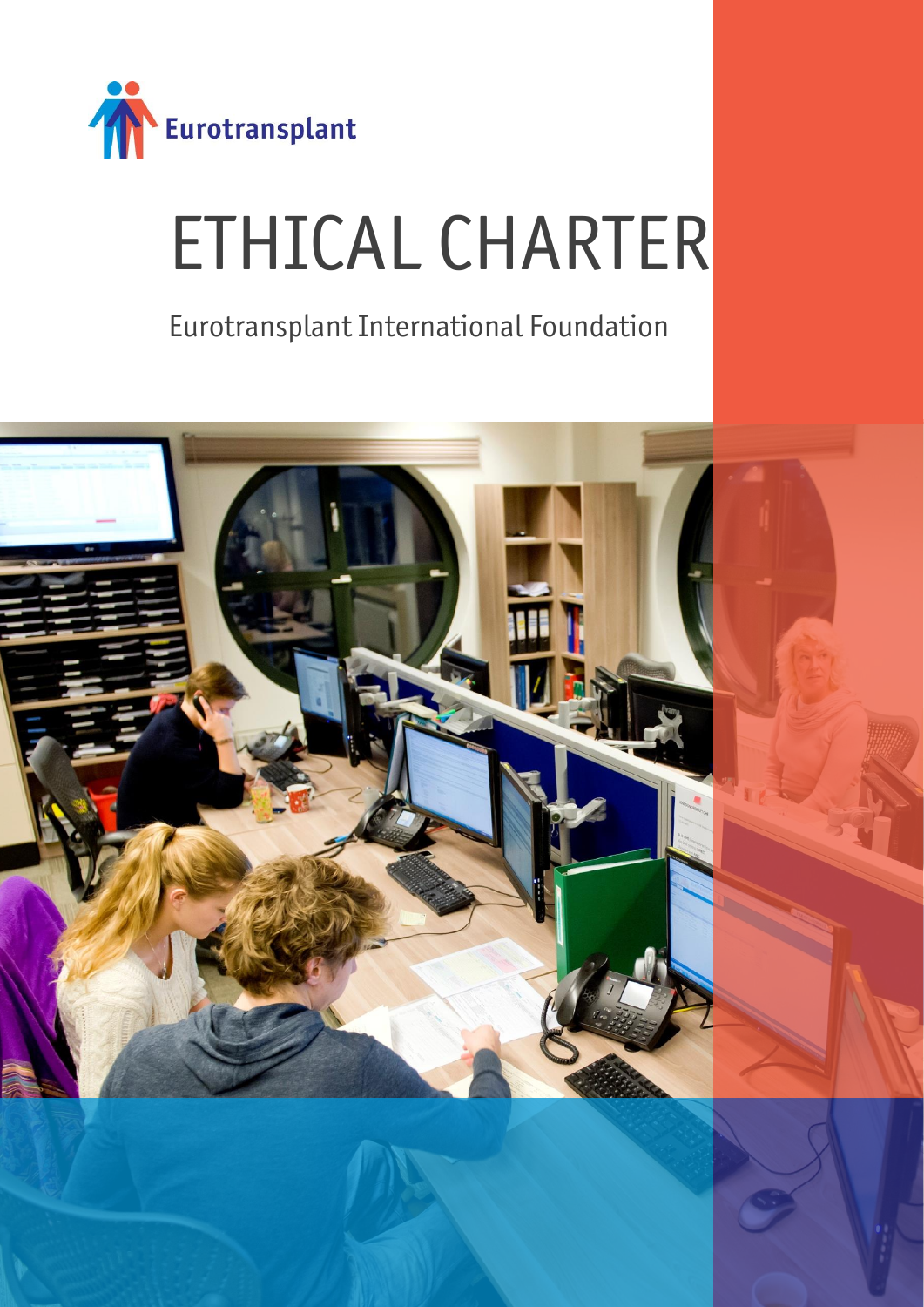# **Mission statement Eurotransplant**

The Mission of Eurotransplant is formulated as follows:

To be a service organization for transplant candidates through the collaborating transplant programs within the organization.

Its aims are:

- To achieve an optimal use of available donor organs;
- To secure a transparent and objective allocation system, based upon medical and ethical criteria;
- To assess the importance of factors which have the greatest influence on waiting list mortality and transplant results;
- To support donor procurement to increase the supply of donor organs;
- To further the results of transplantation through scientific research and to publish and present these results;
- The promotion, support and coordination of organ donation and transplantation in the broadest sense of the term.

These aims are propagated by the Board of Management, General Assembly and the Advisory Committees and Councils of Eurotransplant and implemented in close collaboration with its executive directors.

# The Eurotransplant Ethics Committee (ETEC)

Eurotransplant has established an Ethics Committee (ETEC) that is responsible for considering current ethical and legal issues in organ donation, allocation and transplantation that have a bearing on the day-to-day practice and collaboration within the Eurotransplant organization. The ETEC will assist the organization by taking agreed positions (Positions Statements) on these issues and advising the Board of Management on their implementation. It should also look to identify future issues to enable Eurotransplant to develop a well defined position before presenting the issue to the wider society.

# Responsibilities

The role of ETEC:

- Consideration of current and future ethical (and related legal) issues in organ donation, allocation and transplantation that impact the activities of the Eurotransplant organization;
- Setting ethical standards for collaboration in the fields of organ donation, allocation and transplantation that takes place under the responsibility of Eurotransplant within the community of associated member centers;
- Formulation of Position Statements and recommendations that reflect the views and aims of the Eurotransplant organization and that have been ratified by the Board of Management.
- Review and revise existing Position Statements and Recommendations on a regular basis;
- Horizon scanning of potential ethical issues in organ donation, allocation and transplantation;
- Dissemination of Position Statements through publication on the Eurotransplant website;
- Organize Ethic sessions and seminars as a tool for education within the Eurotransplant community.

# General background on organ donation and transplantation: ethical aspects

Over the past decades, transplantation of human organs has developed into a worldwide practice which has prolonged the life and enhanced the quality of a great number of patients with organ failure. Because of its success and continuous improvement, there has been a steady increase in the demand for transplantable organs that has continuously outstripped the actual supply of organs, despite a substantial expansion in organ donation from deceased persons as well as from living persons.

In general the framework for the retrieval, allocation and transplantation of human organs for therapeutic reasons should be governed by principles and regulations that assure an orderly, ethical and acceptable handling and distribution of these scarce resources. Shared professional medical guidelines and standards, as well as ethical and legal standards should underpin these practices. Since Eurotransplant operates as a supranational organ exchange organization, building on voluntary collaboration between a (growing) number of European States, it is self evident that its policies shall also take into account the standards and regulations laid down in domestic legislation of these countries. Additionally, the international cross-border exchange of organs within Eurotransplant, and between Eurotransplant and other countries, makes it necessary that its policies comply with internationally accepted ethical standards, as laid out in the (revised) WHO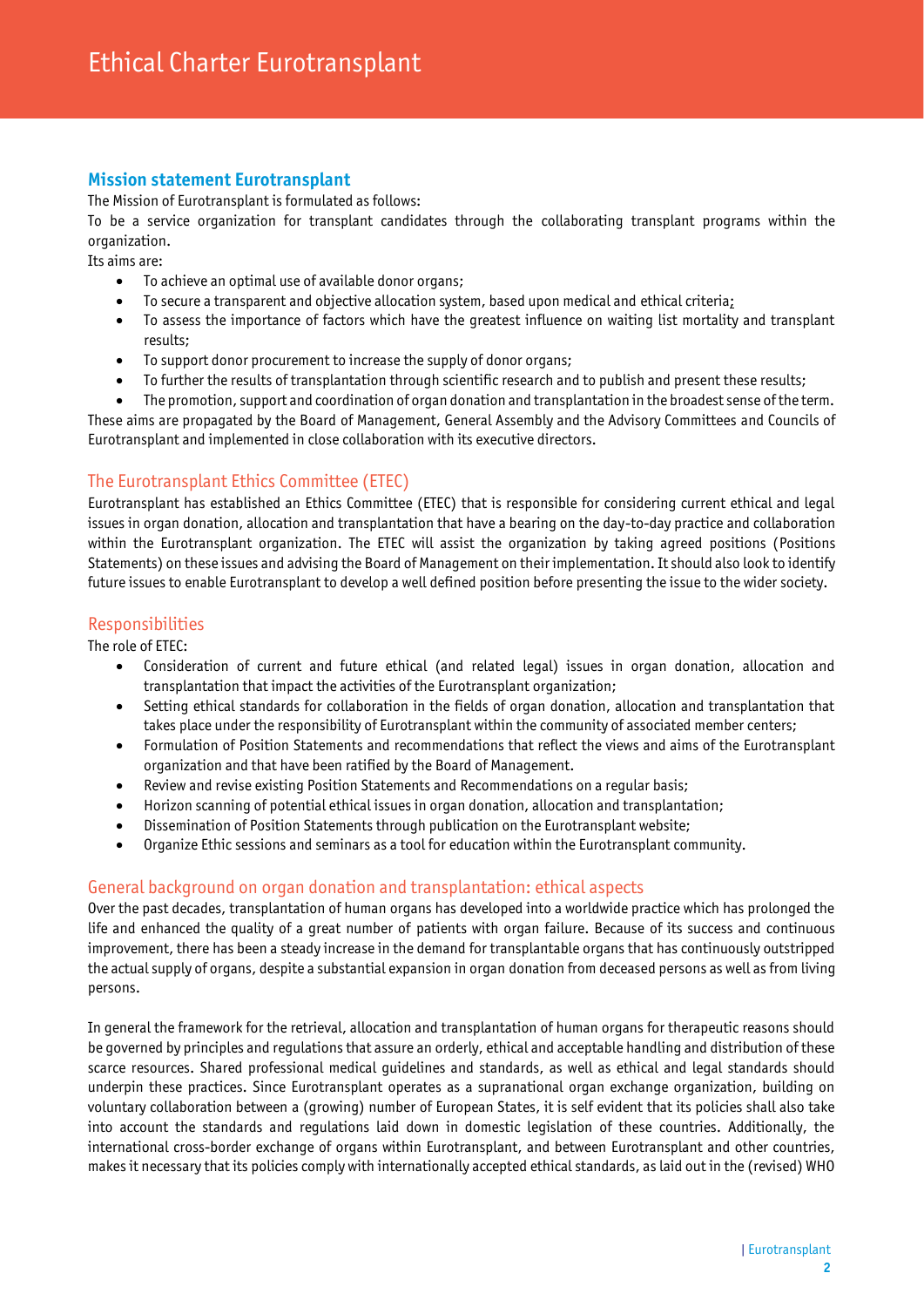Guiding Principles<sup>1</sup>, the Additional Protocol to the European Biomedicine Convention<sup>2</sup>, the European Directive<sup>3</sup>, and the Istanbul Declaration on Organ Trafficking<sup>4</sup>. These documents stipulate that organ donation and transplantation be governed by ethical standards and principles of human dignity, respect, fairness, and non-commercialism.

The enduring shortage of available organs has not only stimulated countries (within Eurotransplant) to adopt procedures and measures to increase their supply of transplantable organs, but has unfortunately also stimulated commercial traffic in organs, particularly from living donors who are mostly unrelated to the recipients. In recent times the evidence of such commerce, facilitated by the trafficking of human beings, has become more visible. In addition, the development of international communication and growth of travel has prompted many patients to go abroad to obtain a transplant. This has been facilitated by medical centers in a number of countries that advertise their ability to perform commercial transplants using unrelated paid donors. Although the social and economic situation in Europe is not easily comparable to that of some (developing) countries that have become a hub of organ trade, there is no guarantee that organ commercialism will not and could not occur in Europe or involve patients and donors from the Eurotransplant region. Eurotransplant therefore must take a stand against these illegal practices.

# Position statements of the ETEC (general and specific)

#### *Core principles*

In all deliberations and recommendations of the Ethics Committee the need and well-being of the patient (as well as the donor) is a key focus.

#### *On donation and allocation of organs:*

- Eurotransplant is committed to supporting its member countries' objective to develop donation from deceased persons to its maximum therapeutic potential, taking into account aspects of safety and quality, as well as ethical acceptance of procedures for retrieval.
- Eurotransplant will handle only human organs that have been procured and in accordance with (ethical) principles laid down in international regulations and conventions (such as European Bioethics Convention, WHO guidelines, EU Directive).
- Eurotransplant shall ensure the traceability of the organs by its organization.
- Organs handled and allocated by Eurotransplant must have been obtained on the basis of proper and valid consent, in accordance with legislation in the member state.
- Organs handled and allocated by Eurotransplant shall originate from donors for whom death has been determined according to nationally approved medical and legal standards.
- Eurotransplant shall ensure that the allocation of organs under its responsibility be guided by clinical and ethical criteria, and allocation rules that are defined by appropriately constituted committees, based on principles of fairness, equity and transparency, and in accordance with regulations of the member countries.
- Eurotransplant will accept patients on its waiting list for transplantation according to accepted and transparent medical criteria (indication, need, urgency). Allocation of available organs will be based primarily on clinical criteria (need, urgency, match, other aspects related to both the donor organ and the recipient) and accrued waiting time, taking into account ethical principles, and without regard for personal, social or financial background.
- As Eurotransplant operates on the basis of international cross-border collaboration and exchange of organs, its procedures for allocation across participating countries must take into account the principle of solidarity within each country (to be implemented through a mutually agreed balancing system).

<sup>1</sup> WHO Guiding Principles on human cell, tissue and organ transplantation, revised version of 26 May 2008 (EB123/5)

<sup>&</sup>lt;sup>2</sup> Additional Protocol to the Convention on Human Rights and Biomedicine, on Transplantation of Organs and Tissues of Human Origin. Strasbourg, 24.I.2002

<sup>3</sup> Directive of the European Parliament and Council on standards of quality and safety of human organs intended for transplantation (COM )

<sup>4</sup> The Declaration of Istanbul on Organ Trafficking and Transplant Tourism, TTS and International Society of Nephrology, May 2, 2008.